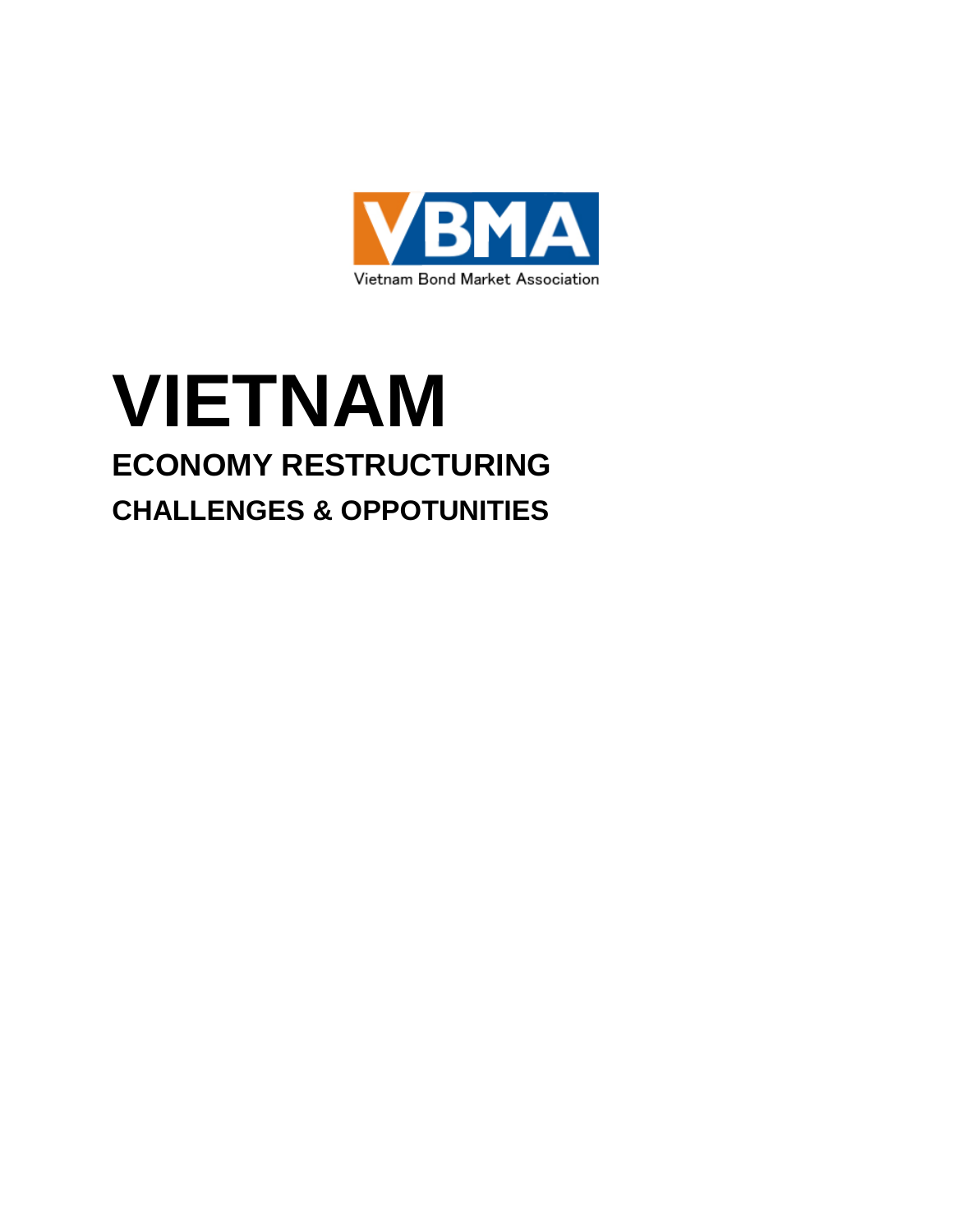The global financial crisis in 2008 coupled with increasing internal instability of the macro-economy has prompted the Vietnamese Government to implement the economic restructuring process. The government has constructed and implemented an overall restructuring plan with the first phase 2011-2015 and the second phase 2016-2020, focusing on 3 major areas state-owned enterprises, public investment and credit institutions. After 6 years, though several problems remain unsolved, Vietnam economy has moved positively with a lot of noticeable results.

## **1. Macro economy has moved positively, improved in both quantity and quality + GDP & CPI:**

GDP growth rate has been increasing steadily since 2012 as restructuring plan came in to action. Though GDP in 2016 decreased slightly due to slower activities in mining sectors, it is predicted to resume to level of 2015 (6.7%) in 2017 as business increasing output production. Total GDP in current price reached above 200 billion USD in 2016, increased by 50% in comparision with 2011.

Besides, Inflation has downward trend, under well-controlled by the Government. CPI yoy went down dramatically from 18% in 2011 to only 2.6% at the end of 2016.



Source: Source: General Statistics Office of Vietnam

**+ Trade balance:** Export has been growing at 16% annual rate during 2010-2016 period while import grew at slower pace of 11%, which still higher than other neighbour countries. Merchandise trade balance has been reverted from net import to net export in recent year, which in turn supported a stable VND against major currencies such as USD and encouranged bussiness to invest money to Vietnam, knowing that devaluation is no longer a threat to their profit.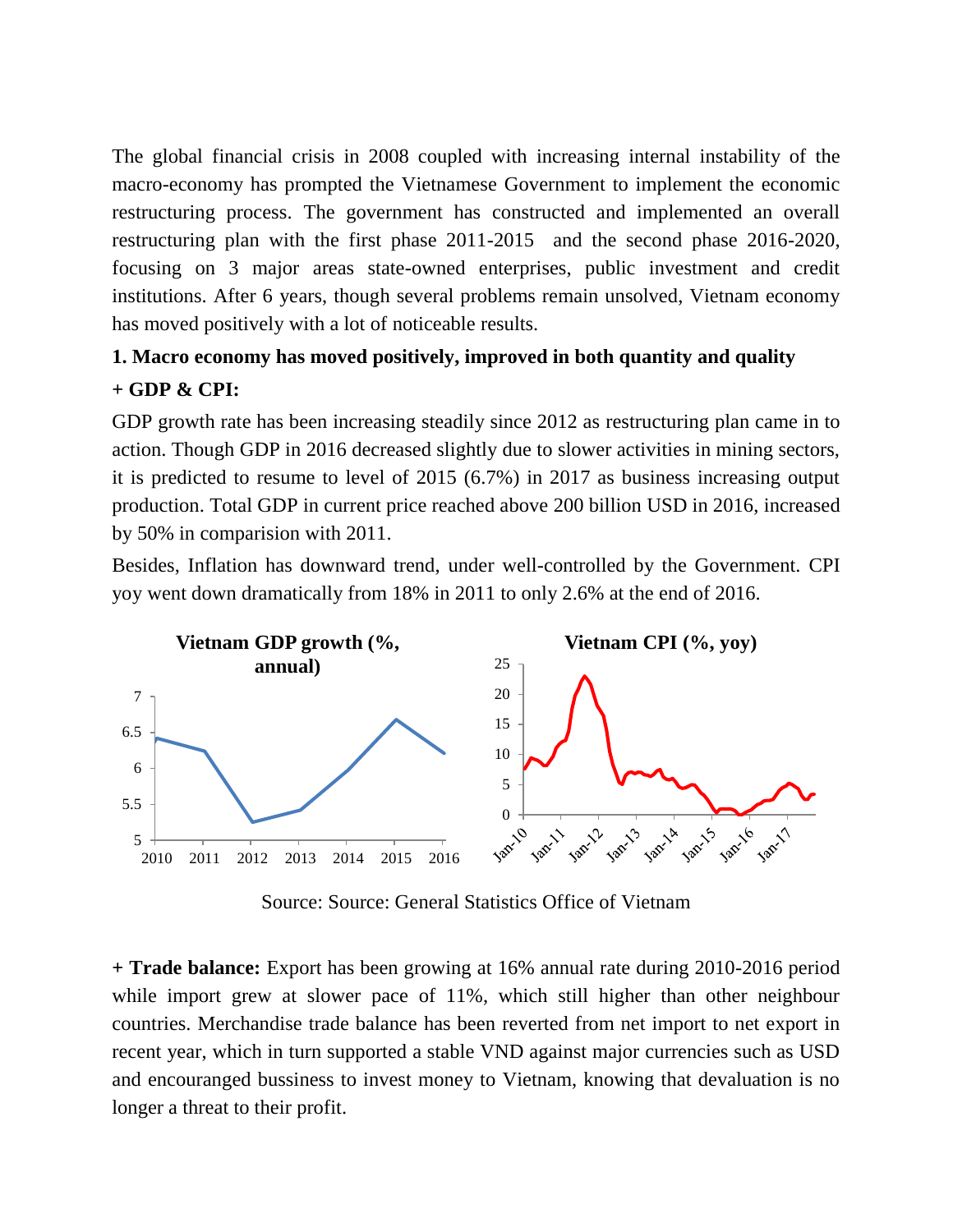

**Import - Export turnover and Trade balace of Tangible goods**

2017 is forecasted using actual import-export statistic of 10 months and yoy growth rate. Source: General Department of Vietnam customs

**+ FDI Atracting:** Foreign direct investment has been pouring into Vietnam as this country has actively been joining many biletaral and multilateral trade agreement (such as TPP, EVFTA, CVFTA, JVFTA,etc..) and optimistic macroeconomic outlook. The commitment and disbursement FDI have been growing impressively since 2010 and reached a new record in 2017. Moreover, with a population at the "golden peak" as youngest entering labor market, equipped with higher education background than previous generations, and cheaper cost compared to China, companies are encouranged to move their production to Vietnam in order to take advantage of labor forces and strategical position as logistic hub in the region.



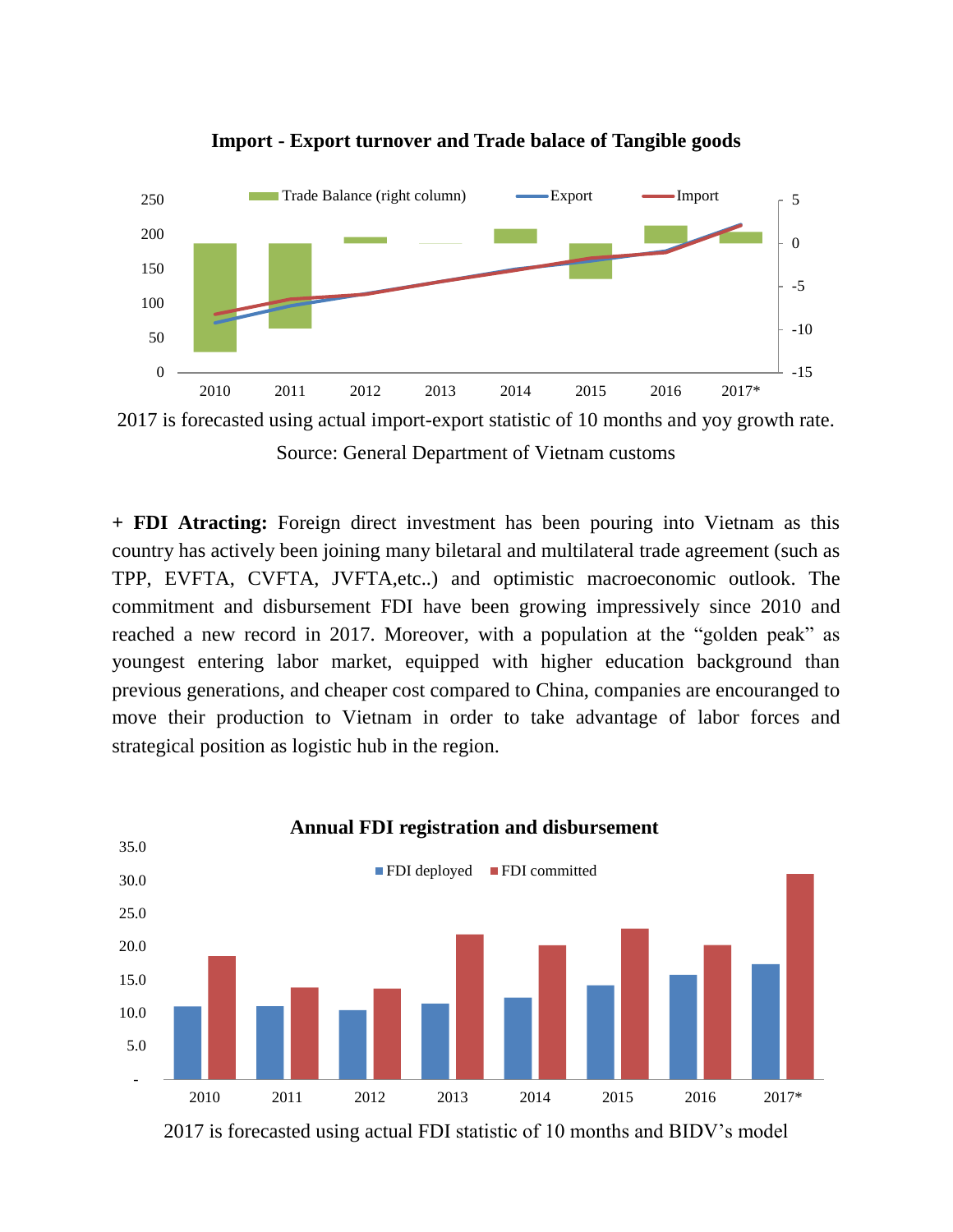Source: Vietnam Ministry of Planning and Investment.

**+ FX market:** Foreign exchange market has stabilized due to macro stability, improved trade balance and abundant FDI, FII inflow. VND depreciation rate against USD slowed down to around 1.5% per year in the period 2012-2017 in comparision with above 5% of the period 2009-2011.



Source: State Bank of Vietnam and BIDV

**+ Banking system:** The banking system has been running smoothly and the interest rates have been reduced. The liquidity of the banking system has improved considerably since 2011 and has maintained its abundance, especially since 2016. This is due to main reasons: loosening monetary policy of SBV; sustained credit growth since 2012 and GAP of Deposit and Lending has shifted from negative in 2013 to positive since then.



Sources: VBMA, Reuters, GSO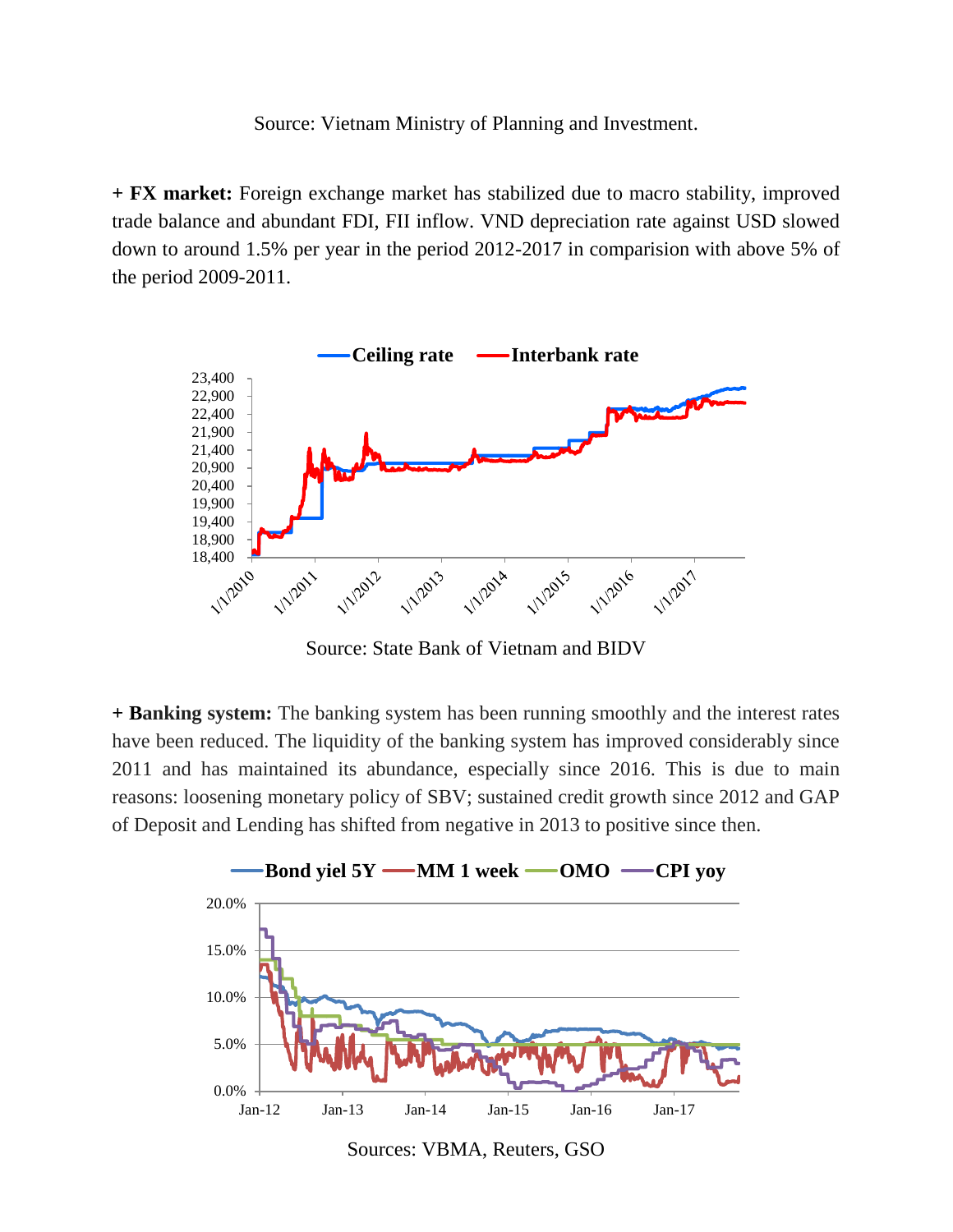**+ Capital market:** The sizes of Vietnam stock market and the bond market have made significant strides. The growth of Vietnam stock market capitalization from 2008 to 2012 was 52.77%, much faster than the growth rate of 19.34% of period 2013-2016. Compared with countries in the region, the average growth rate of capitalization on Vietnam stock exchange is always higher than in the region (37% in 2008-2012, 3.8% in 2013 -2016). The bond market has grown in both size and liquidity. The size of the outstanding bond portfolio by the end of Sept 2017 has increased five times from 2009, to around \$ 44 billion



**+ Vietnam's overall business environment rating is improved:** According to annual survey by World Bank, Vietnam business environment has improved significantly since 2015. However, the current ranking of Vietnam is lower than some countries in the region such as Thailand and Malaysia.

| Year | <b>Business Environment</b><br><b>Ranking of Vietnam</b> | <b>Total number of</b><br>countries surveyed |
|------|----------------------------------------------------------|----------------------------------------------|
| 2018 | 68                                                       | 190                                          |
| 2017 |                                                          | 190                                          |
| 2016 |                                                          | 189                                          |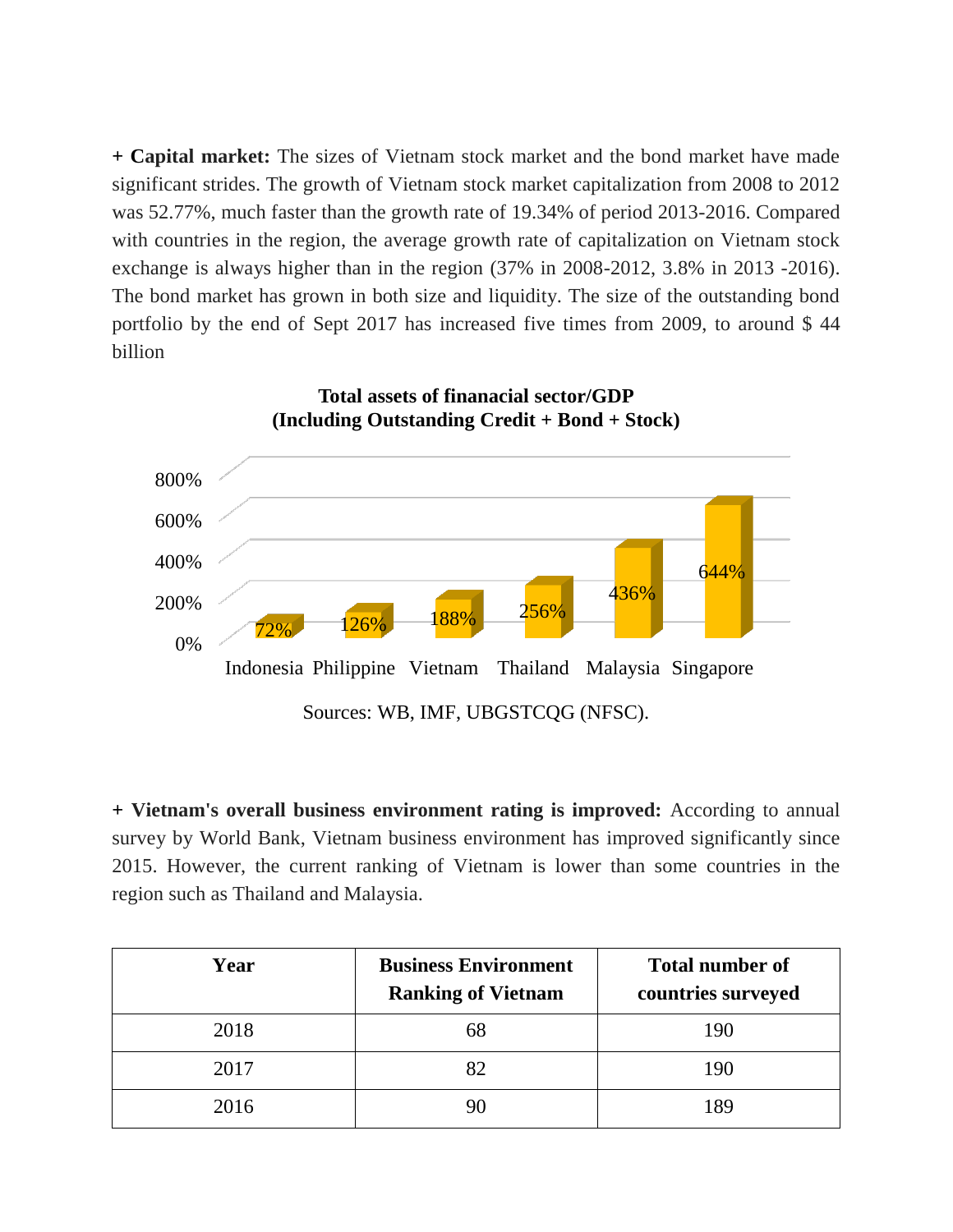| 2015 | 78 | 189 |
|------|----|-----|
| 2014 | 99 | 189 |
| 2013 | 99 | 185 |
| 2012 | 98 | 183 |
| 2011 | 90 | 182 |
| 2010 | 88 | 183 |
| 2009 | 92 | 181 |

#### Sources: WB

#### **2. Apart from the achievements, there are some major limitations**

**- Labor productivity remains low, capital-intensive growth**: On the one hand, Total Factor Productivity (TFP) has contributed significantly to Vietnam GDP, from 3.04% in 2006-2010, to 25.8% for the period 2011-2014. However, this is only one-third of Thailand and half of the Philippines and Indonesia. On the other hand, Vietnam's overall investment/ GDP ratio fell to around 32% during 2011-2015, but remains high compared to other regional countries (only lower than China's 38% and 34% of Indonesia)

- **The challenges of State budget and public investment:** State budget has always been in deficit, putting pressure on public debts. Despite still under the ceiling 65%, total public debt ratio on GDP has increased sharply from 48% in 2012 to 62.4% in 2016. Especially, the structure of expenditure is not sustainable due to high ratio of regular expenditure and loan repayment while investment expenditure accounts for 20% of total expenditure.



Source: General Statistics Office of Vietnam

- **Process solving bad debt remains challenging**: The process solving bad debt of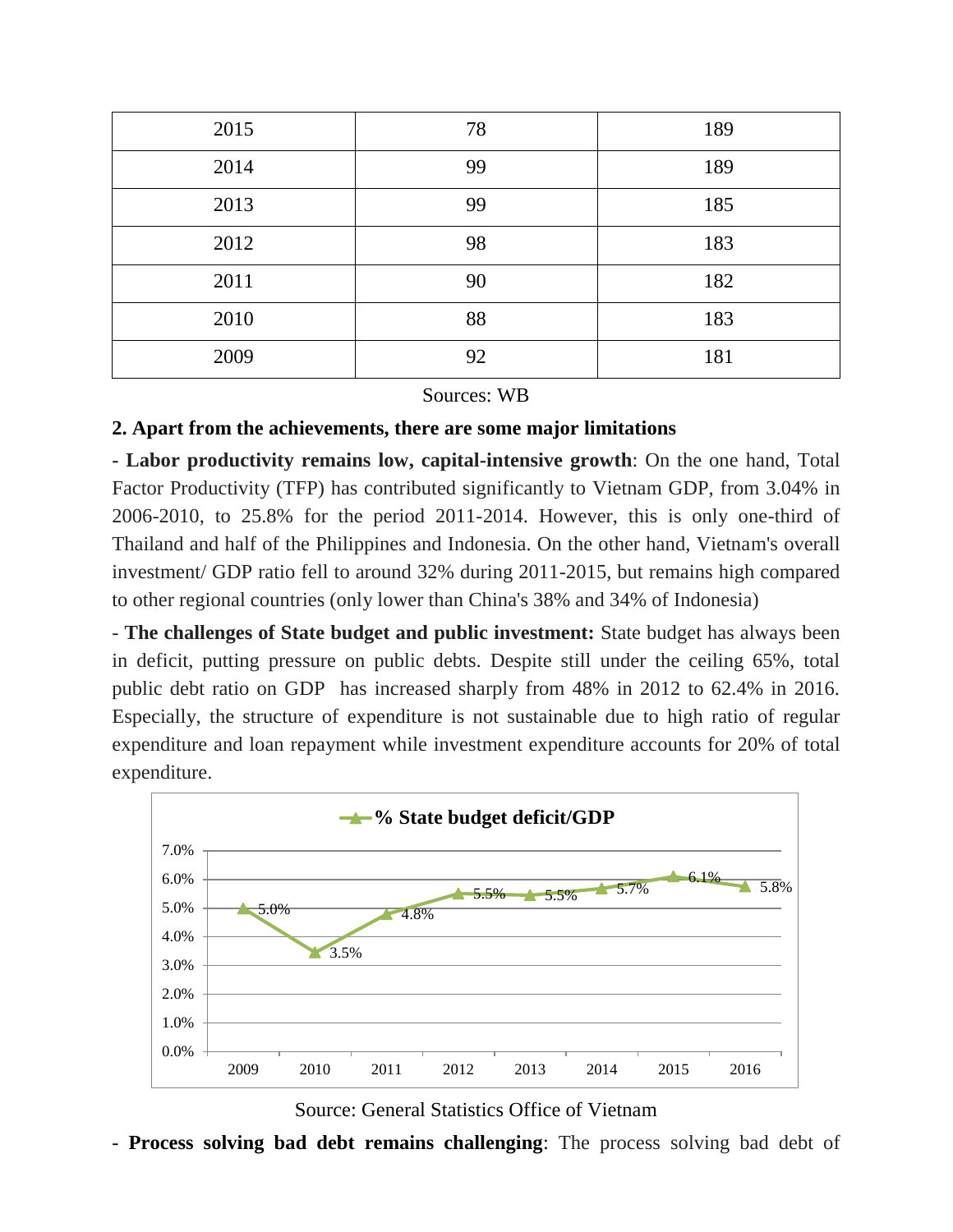Vietnam banking system still encounters various obstacles. Official bad debt rate of Vietnam banking system decreased in the past 4 years, to  $2.34\%$  in the  $3<sup>rd</sup>$  quarter of 2017 but if counting in VAMC bonds (bad debts sold to VAMC) and potential bad debts, this rate will be around 8.6% . Looking back at historical data from 2012 to Sept 2017, the whole system actually processed 400 trillion VND of bad debts (~18 billion USD), equivalent to an annual average of 70 trillion dong (~3 billion USD). This figure is still modest compared to the NPLs that need to be dealt with (including potential bad debts) of about VND 566 trillion (~25 billion USD) by the end of Sept, 2017.



Source: State Bank of Vietnam

### **3. Current progress and future implementation of restructuring plan:**

As mentioned above, the restructuring plan is entering its second phase which started in 2016 and wil last until 2020. The progress until now is quite positive as government commited to pursuing the plan such as:

- The governance structure continued being reformed in effort to improve working productivity in government area, also previously corupted officers are prosecuted to improve work ethic and transparency.

- Ministries have been cutting back conditions for doing business to help promoting healthier business environment and encournage entreprenourship.

- Technology is utilized to improve workflow in government sector, which will cut the time and labor to comply to the law to one-half of previously required. Moreover, applying social media such as facebook and other social networks help government to listen to its people and receive feedback, which in turn increase the overal satisfaction of citizen.